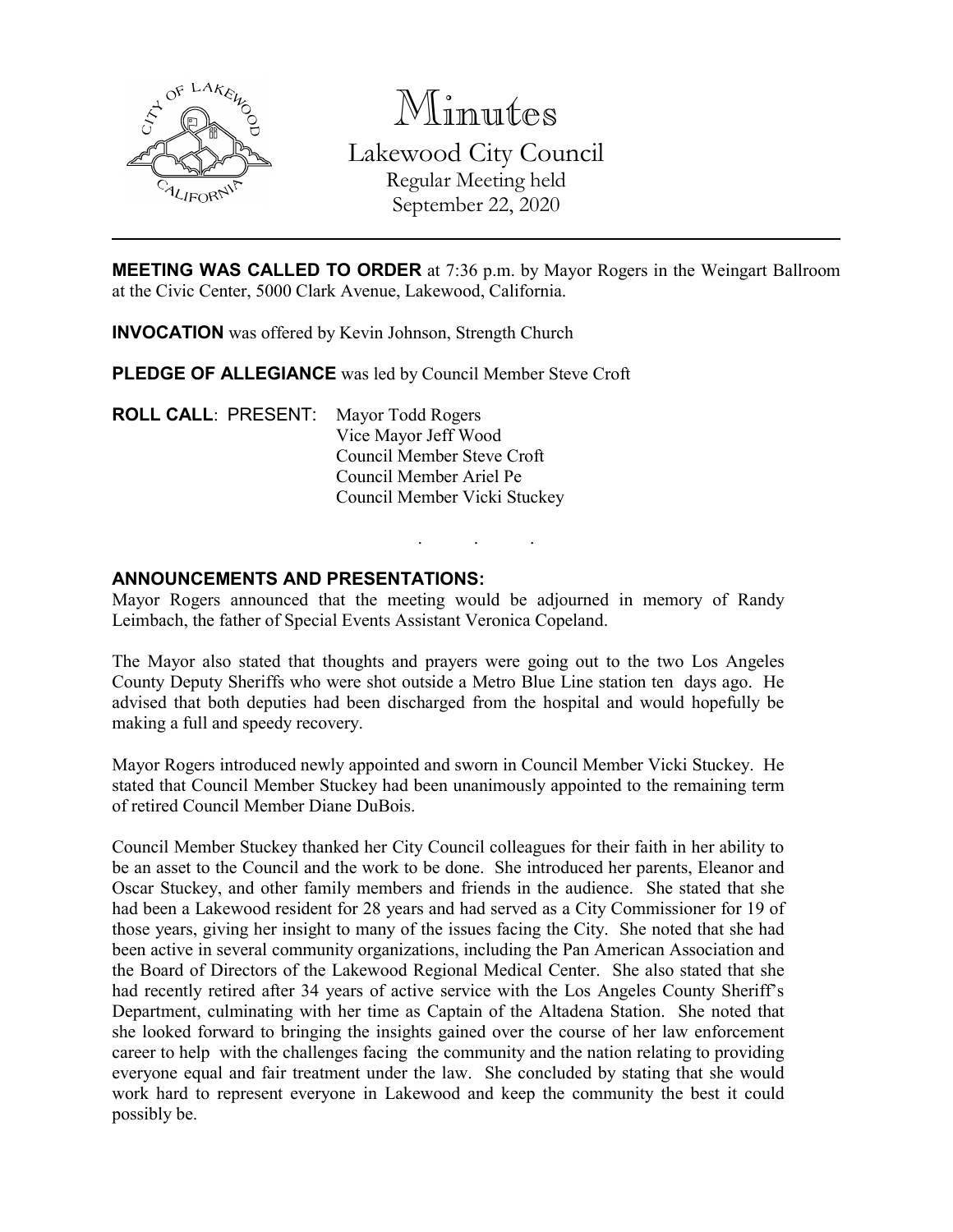# **ANNOUNCEMENTS AND PRESENTATIONS:** Continued

Members of the City Council expressed their congratulations to Council Member Stuckey and stated that they looked forward to working with her.

Mayor Rogers introduced Cerritos College President Dr. Jose Fiero and presented him with a proclamation in recognition of the College's 65th anniversary. Dr. Fiero expressed appreciation for the partnership with the City and the support of the community. He noted that Cerritos now offered degrees and certificates in more than 180 areas of study with over 21,000 students.

Marisa Perez, President of the College Board of Trustees, and a Lakewood resident, stated that Cerritos College served 13 cities and had established partnerships with many local high schools.

. . .

## **ROUTINE ITEMS:**

COUNCIL MEMBER CROFT MOVED AND COUNCIL MEMBER STUCKEY SECONDED TO APPROVE ROUTINE ITEMS 1 THROUGH 9.

- RI-1 Approval of Minutes of the Meeting held April 28, 2020
- RI-2 Approval of Personnel Transactions
- RI-3 Approval of Registers of Demands
- RI-4 Report of City Council Committees' Activities
- RI-5 Approval of Monthly Report of Investment Transactions August 2020
- RI-6 RESOLUTION NO. 2020-52; A RESOLUTION OF THE CITY COUNCIL OF THE CITY OF LAKEWOOD EXTENDING A LOCAL EMERGENCY DUE TO THE COVID-19 VIRUS
- RI-7 Approval of Agreement with Tyler Technologies Inc. for MUNIS Accounting Software Licenses and Support
- RI-8 Approval of Renewal of Equestrian Center License Agreement Southern California Edison Company
- RI-9 RESOLUTION NO. 2020-53; A RESOLUTION OF THE CITY COUNCIL OF THE CITY OF LAKEWOOD ADOPTING DEFAULT LOCAL CAMPAIGN CONTRIBUTION LIMITS FOR LOCAL ELECTIONS AS SET FORTH BY ASSEMBLY BILL 571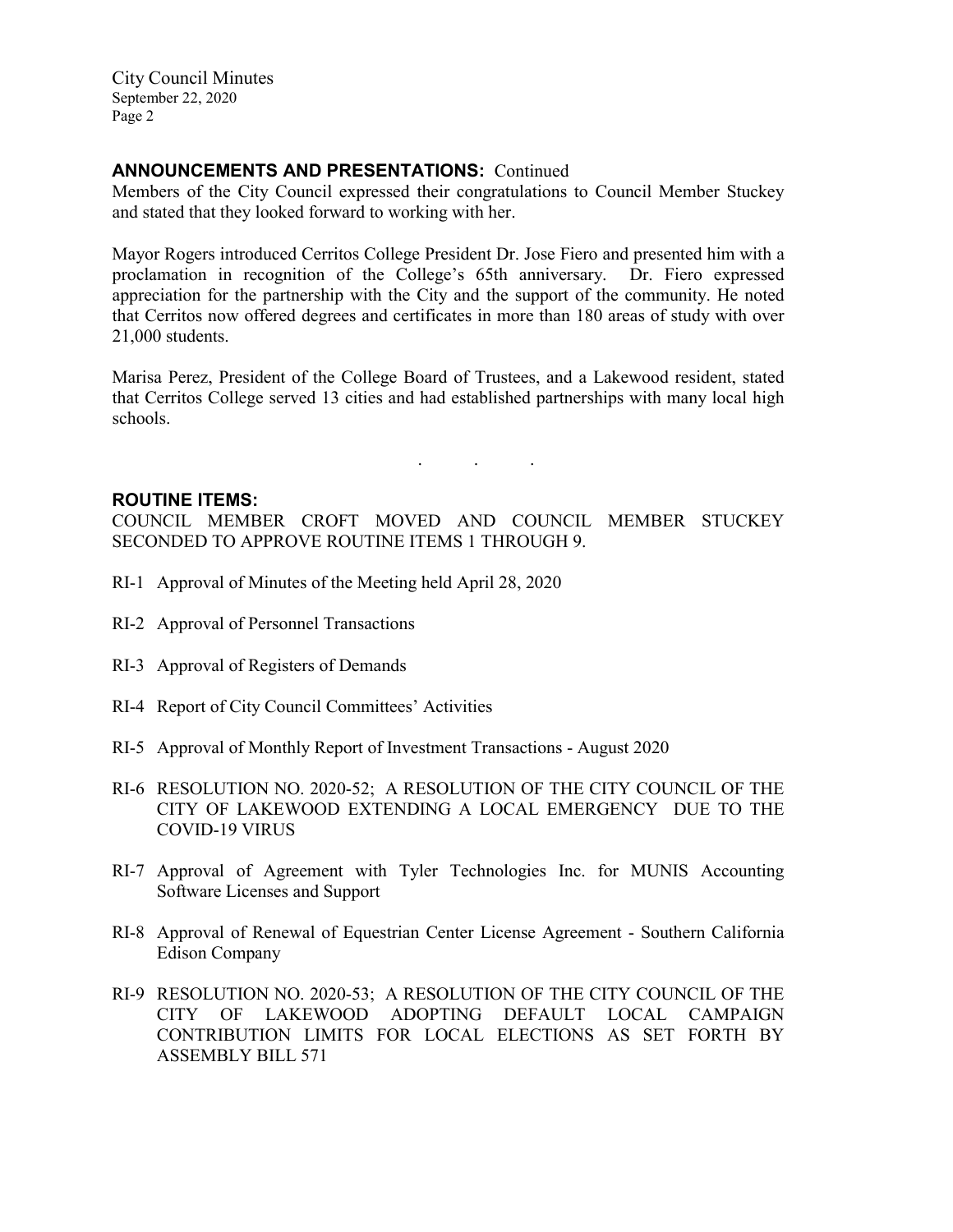**ROUTINE ITEMS:** - Continued UPON ROLL CALL VOTE, THE MOTION WAS APPROVED:

AYES: COUNCIL MEMBERS: Croft, Wood, Pe, Stuckey and Rogers NAYS: COUNCIL MEMBERS: None

# **2.1 • APPOINTMENT TO THE PLANNING AND ENVIRONMENT COMMISSION**

Mayor Rogers stated that appointment of Vicki Stuckey to the City Council had created a vacancy on the Planning and Environment Commission. He stated that he was pleased to nominate Mr. Bill Baca, a 15 year member of the Community Safety Commission to fill the vacancy.

. . .

RESOLUTION NO. 2020-54; A RESOLUTION OF THE CITY COUNCIL OF THE CITY OF LAKEWOOD APPOINTING BILL BACA TO THE PLANNING AND ENVIRONMENT COMMISSION REPLACING VICKI STUCKEY

MAYOR ROGERS MOVED AND COUNCIL MEMBER CROFT SECONDED TO ADOPT RESOLUTION NO. 2020-54. UPON ROLL CALL VOTE, THE MOTION WAS APPROVED:

AYES: COUNCIL MEMBERS: Croft, Wood, Pe, Stuckey and Rogers NAYS: COUNCIL MEMBERS: None

# **3.1 • REVISED APPOINTMENTS TO GOVERNMENTAL ASSOCIATIONS, ORGANIZATIONS & COMMITTEES**

. . .

Mayor Rogers presented the revised list of appointments to governmental associations, organizations and committees.

# ORGANIZATIONAL APPOINTMENTS California Contract Cities Association Wood - Representative Pe - Alternate California Joint Powers Insurance Authority Wood - Representative Croft - Alternate So. Calif. Association of Governments (SCAG) General Assembly Pe - Representative Stuckey - Alternate Gateway Cities COG Board Pe - Representative Rogers - Alternate

| <b>Greater Los Angeles County</b> |                        |  |
|-----------------------------------|------------------------|--|
| Vector Control District           | Croft - Representative |  |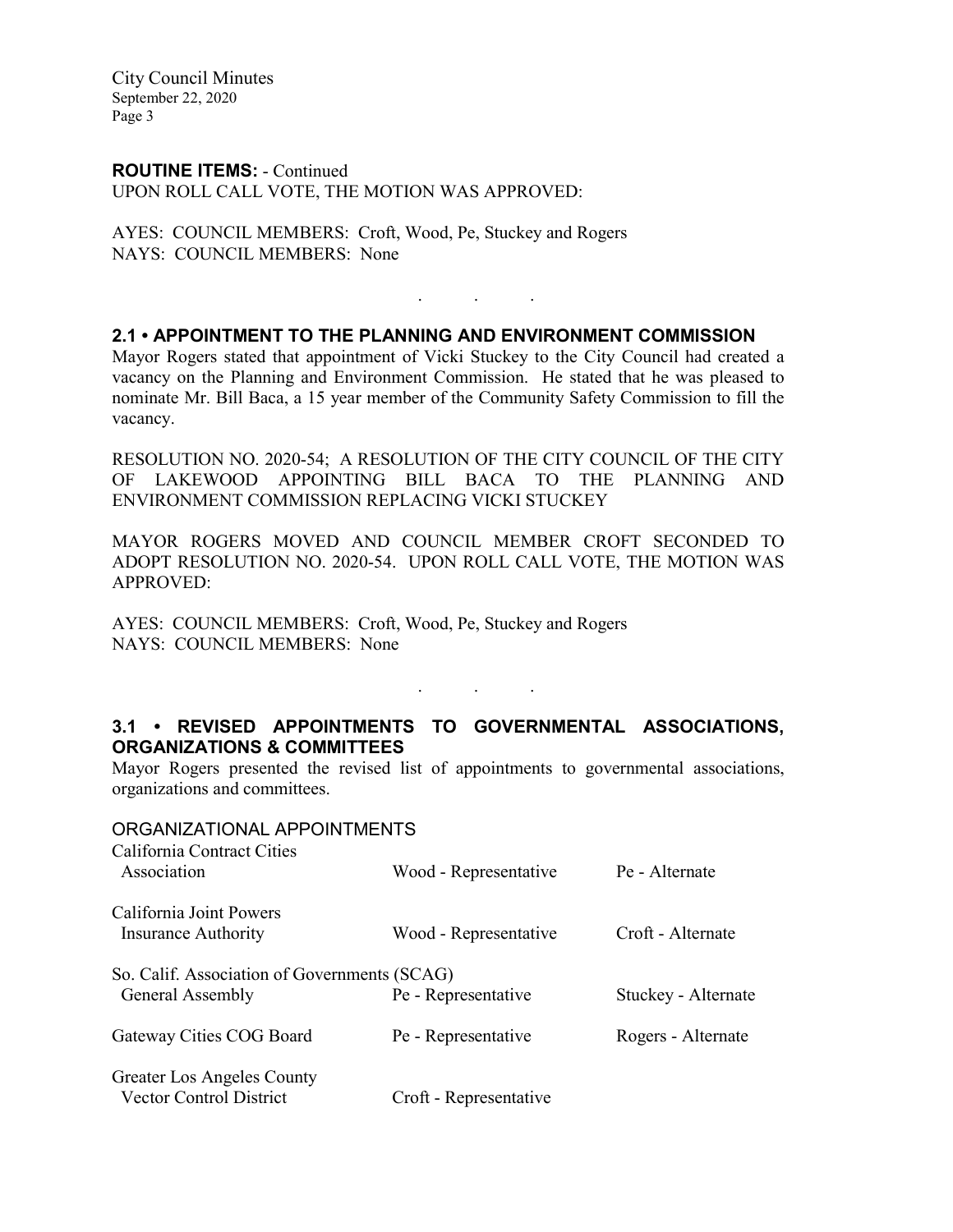# **3.1 • REVISED APPOINTMENTS TO GOVERNMENTAL ASSOCIATIONS,**

| <b>ORGANIZATIONS &amp; COMMITTEES</b> - Continued                |                          |                     |
|------------------------------------------------------------------|--------------------------|---------------------|
| Job Training Partnership Act<br><b>SELACO WIB</b>                | Wood - Policy Board      |                     |
| League of California Cities                                      |                          |                     |
| L.A. County Division                                             | Pe - Representative      | Stuckey - Alternate |
| <b>City Selection Committee</b>                                  | Croft - Representative   | Stuckey - Alternate |
| Annual League Conference                                         | Stuckey - Representative | Croft - Alternate   |
| L.A. County Sanitation<br>District #3 & #19                      | Rogers - Representative  | Wood - Alternate    |
| Southeast Water Coalition                                        | Rogers - Representative  | Croft - Alternate   |
| <b>STANDING COMMITTEES</b><br><b>Intergovernmental Relations</b> | Rogers - Chair           | Wood - Member       |
| Lakewood Schools                                                 | Stuckey - Chair          | Rogers - Member     |
| <b>Environmental Management</b>                                  | Pe - Chair               | Stuckey - Member    |
| Public Safety                                                    | Rogers - Chair           | Wood - Member       |
| Park Development                                                 | Pe - Chair               | Wood - Member       |
| <b>Water Resources</b>                                           | Croft - Chair            | Pe - Member         |
| <b>Community Promotion</b>                                       | Stuckey - Chair          | Pe – Member         |
| Economic Development                                             | $Rogers - Chair$         | Croft - Member      |
| Hall of Fame - Board of Electors                                 | Wood - Chair             |                     |
| Audit                                                            | Croft - Chair            | Stuckey - Member    |
| Capital Improvement Plan                                         | Wood - Chair             | Croft - Member      |

COUNCIL MEMBER CROFT MOVED AND COUNCIL MEMBER PE SECONDED TO APPROVE THE ORGANIZATIONAL APPOINTMENTS AS REVISED AND PRESENTED. UPON ROLL CALL VOTE, THE MOTION WAS APPROVED:

AYES: COUNCIL MEMBERS: Croft, Wood, Pe, Stuckey and Rogers NAYS: COUNCIL MEMBERS: None

 $\mathbf{r}$  .  $\mathbf{r}$  ,  $\mathbf{r}$  ,  $\mathbf{r}$  ,  $\mathbf{r}$  ,  $\mathbf{r}$  ,  $\mathbf{r}$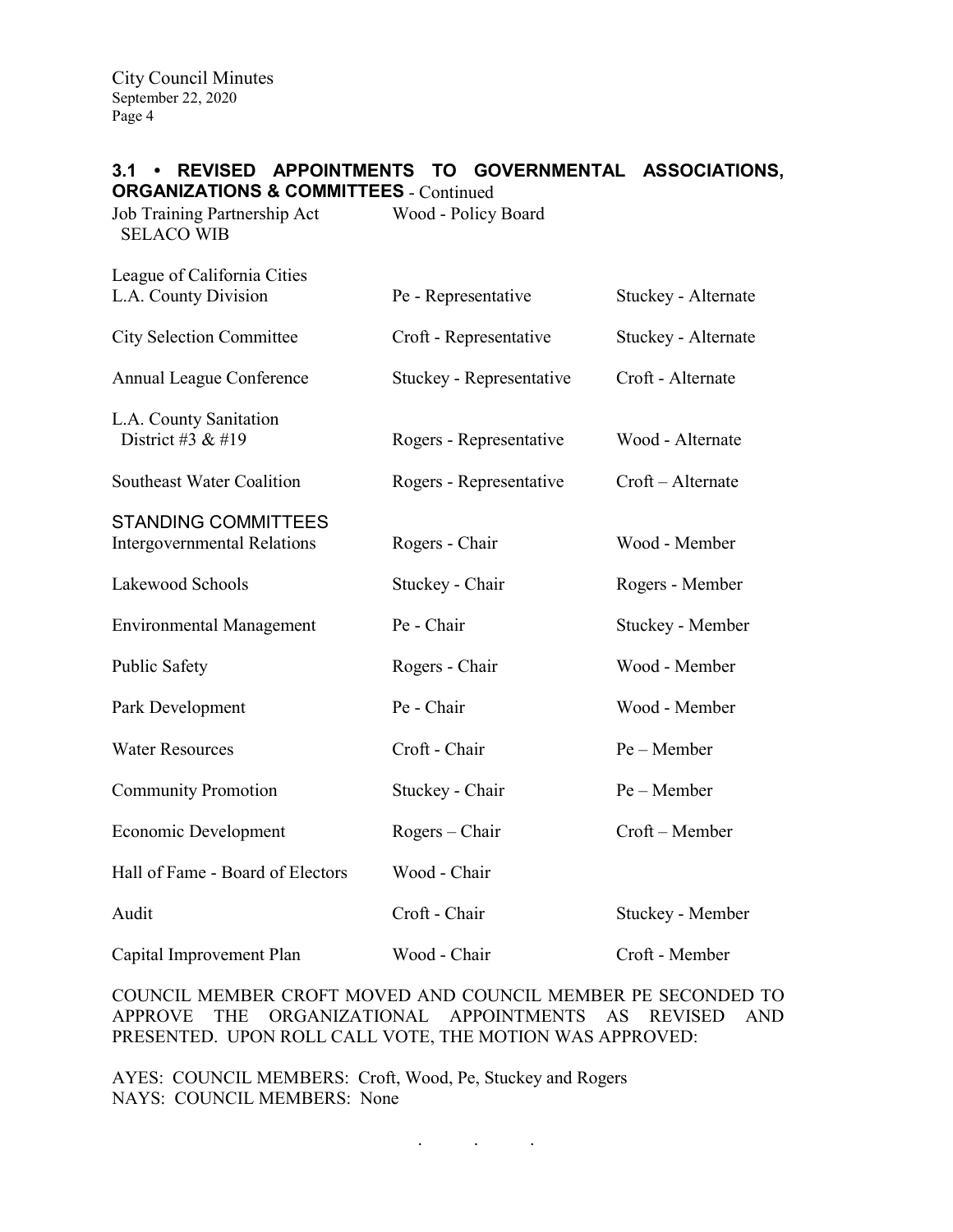# **3.2 • TELEPHONE SYSTEM UPGRADE AND MAINTENANCE SERVICE AGREEMENT WITH THE TECHNOLOGY DEPOT**

Lisa Rapp, Director of Public Works, introduced Public Works Management Aide Jack Wopschall, who had worked extensively on the project and would be presenting the report.

Mr. Wopschall displayed slides and made a presentation based on the memo in the agenda. He stated that the goal of the proposed upgrade was to increase and facilitate staff mobility, provide easier collaboration with video and voice conferencing and improve disaster recovery protection. He reported that the contract for the service provider for the City's call system, The Technology Depot, was due to expire at the end of the month and a new, multi-year contract was proposed. He stated that the central part of the upgrade was to provide access to the MiCollab app, in order to provide all the current standard features and to add the ability to receive voicemail delivered to email and for city-issued devices to display City Hall caller ID, an especially helpful feature when many staffers were working remotely from home as well as MiTeam conference calling. He noted that the new technology was scalable, with unit-based pricing that staff had estimated could provide a cost savings of \$4,800. He also stated that existing equipment would access an off-site, cloud-based server in Las Vegas, combining multiple internet connections for seamless coverage in the event of an outage, and providing safety in the event of a local disaster. It was the recommendation of staff that the City Council approve a three year maintenance service agreement for maintenance and support of the telephone system, at the cost of \$9,383 for prorated year one and \$11,917.33 per year thereafter; and a telephone service agreement for the installation, maintenance, support and use of the Mitel Hybrid Cloud SD-WAN Plus telephone system, with an initial installation cost of \$798 and \$10,848 per year for three years, with The Technology Depot.

Responding to a question from Mayor Rogers, Mr. Wopschall stated that short of a large-scale disaster over multiple parts of the country, the system would continue to function in a local disaster. Director Rapp stated that the new system would have built in redundancies, including a routing plan that would take them out of state and back through the internet. She noted that doing away with the pole-and-wire configuration would make the system much more reliable, especially the alarm systems.

In response to a question from Vice Mayor Wood, Ms. Rapp stated that although there was no current plan to incorporate direct dialing into City Hall, those fifty users with phones connected to the MiCollab app could be reached directly if they chose to provide their specific cell phone numbers.

City Manager Thaddeus McCormick commended the staff for assessing and evaluating the City's service needs and finding a solution that would provide more robust use of available services for a better price.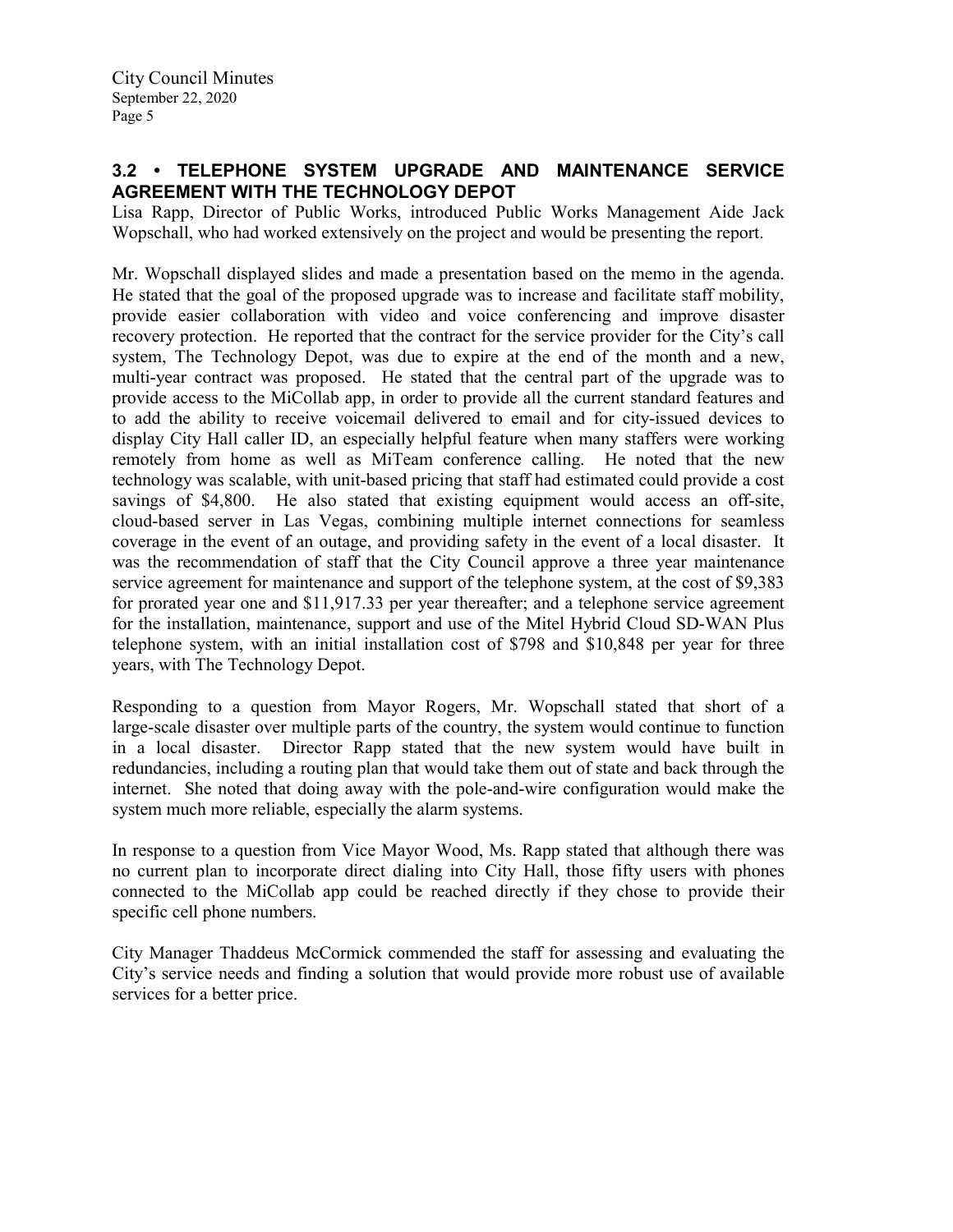## **3.2 • TELEPHONE SYSTEM UPGRADE AND MAINTENANCE SERVICE AGREEMENT WITH THE TECHNOLOGY DEPOT** - Continued

VICE MAYOR WOOD MOVED AND COUNCIL MEMBER STUCKEY SECONDED TO APPROVE A THREE (3) YEAR MAINTENANCE SERVICE AGREEMENT WITH THE TECHNOLOGY DEPOT FOR THE MAINTENANCE AND SUPPORT OF THE TELEPHONE SYSTEM AT THE COST OF \$9,383.00 FOR THE FIRST PRORATED YEAR AND \$11,917.33 PER YEAR FOR THE REMAINING TWO YEARS AND APPROVE A THREE (3) YEAR TELEPHONE SERVICE AGREEMENT WITH THE TECHNOLOGY DEPOT FOR THE INSTALLATION, MAINTENANCE, SUPPORT AND USE OF THE MITEL HYBRID CLOUD SD-WAN PLUS WITH AN INITIAL INSTALLATION COST OF \$798 AND \$10,848 PER YEAR FOR THREE YEARS. UPON ROLL CALL VOTE, THE MOTION WAS APPROVED:

. . .

AYES: COUNCIL MEMBERS: Croft, Wood, Pe, Stuckey and Rogers NAYS: COUNCIL MEMBERS: None

# **3.3 • REPORT ON COMMUNITY DIALOGUE**

The City Manager reported that the first Community Dialogue Town Hall would be held this coming Saturday with the deadline to sign up on Wednesday, September 23rd. He urged all interested residents to sign up at www.lakewoodcity.org/TownHall. He noted that the second Town Hall was scheduled for Wednesday, September 30th, with a Friday signup deadline. He stated that the goal of the Town Halls was for City officials to hear candid and constructive feedback from residents about their experiences with race and inclusivity issues in Lakewood, and to hear their recommendations on steps to ensure that the community was safe and welcoming for all its residents, with the strongest and most constructive relations between residents and law enforcement. He advised that efforts were still in process to develop a way to engage residents safely in person. He reported that to date, nearly 150 residents had signed up for one of the two Town Halls and over 30 people had already submitted comments online. He stated that another round of social media promoting the events had been accomplished and they would also be mentioned in the next e-Magazine. He advised that the Interfaith Council had met for a third time and that its members would be participating at each of the Town Halls. He also stated that several of the Interfaith Council members would be engaging their congregations in discussions about racial equity issues and reporting back at their next meeting. He reported that the documentation from the Sheriff's Department regarding ancillary Use of Force process and policies was expected to have been reviewed and available to residents next month. He directed residents to www.Lakewoodcity.org/communitydialogue for additional information.

Mayor Rogers stated that he wanted to acknowledge the work of his colleagues on these issues. Council Members Croft and Pe working as the Ad Hoc Community Dialogue Committee; retired Council Member DuBois, and now Council Member Stuckey working with him on the Interfaith Council Liaison Committee; and Vice Mayor Wood working with him as part of the Public Safety Committee. He stated he was proud of the team effort on this issue.